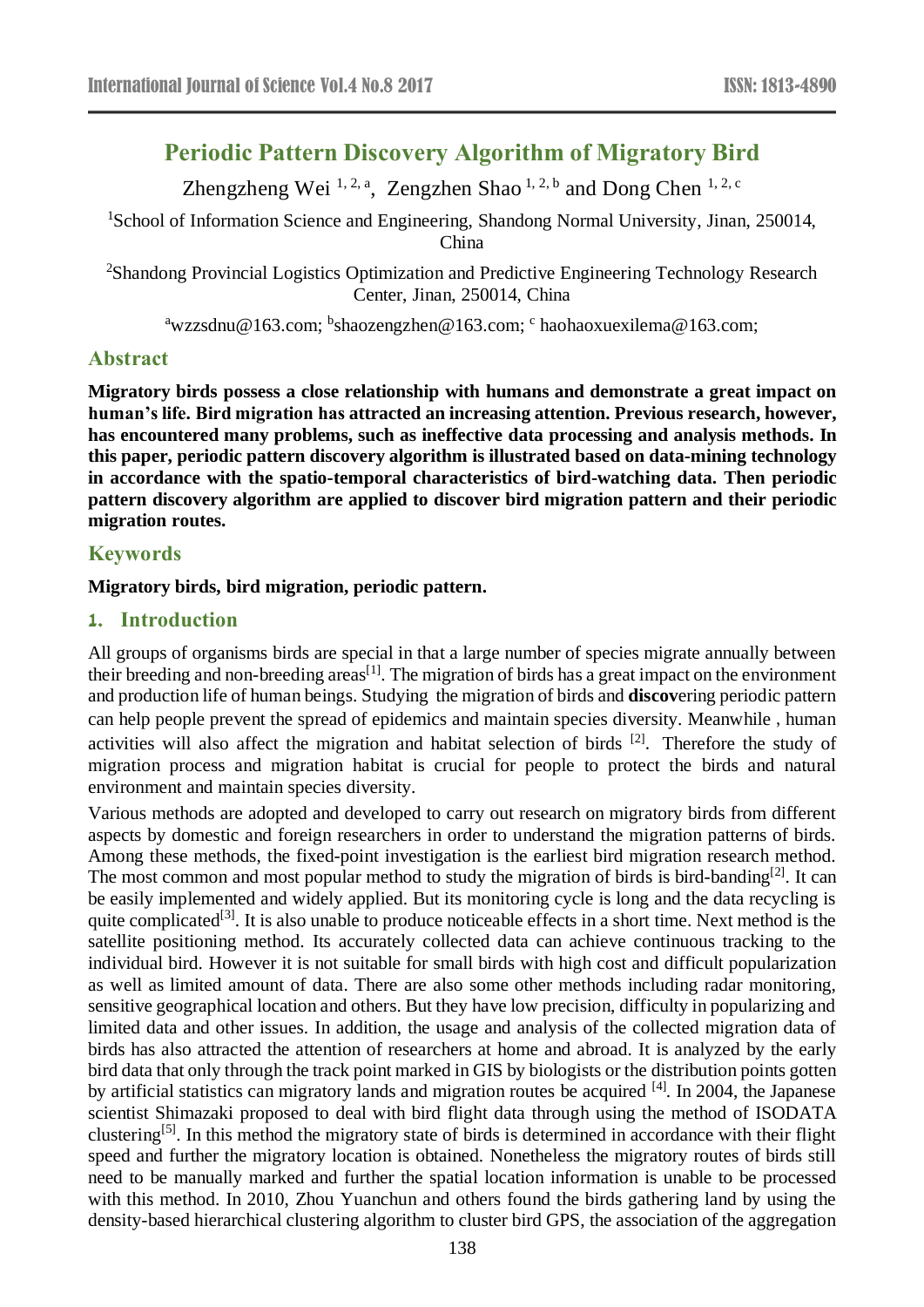rules and further migratory routes of birds by virtue of the Apriori algorithm or GSP algorithm<sup>[6]</sup>. However some defects that the changes of the habitats and migratory routes of birds cannot be found still exist due to small amount of data, less number of birds and short time span of the data.

In 2012 Li Xueyan and others established a bird-watching database using China Birding Report and displayed the changes of bird distribution of recent years by GIS[7]. But it only relies on artificial statistical methods to mark bird discovery sites in the GIS, neither using the "quantitative observation" to analyze the data deeply, nor dealing with the problems of repeated sampling and uneven distribution for the bird-watching data.

From the above there are still a lot of problems that need to be solved in the above research which are embodied in: 1) The amount of data for analysis and study is relatively small. 2) The time-space relationship as well as migration cycle about migratory birds are rarely involved in. 3) The utilization and processing of birds data demonstrates much limitations and the hidden knowledge and periodic pattern in the data fails to be dug out[2].

In this paper, A feasible, efficient and general method is sought to solve the above problems, to discovery bird migration pattern and their periodic migration routes.

### **2. Data and Data preprocessing**

#### **2.1 Data source**

As the important supplementary 2.2 information of traditional bird distributions, Chinese birdwatching data is comprehensive and reflects Chinese bird watching achievements accurately. These data comes from three aspects. The first is from the network such as Bird Report (www.birdreport.cn)<sup>[8]</sup> and China Bird Watching Network [\(www.chinabirdnet.org\)](http://www.chinabirdnet.org/)<sup>[9]</sup> etc. The second comes from ornithological books and literature such as "China Bird Report 2003-2007" [10], "China Coastal Waterbird Census Report 2005–2011" [11] and "A Checklist and Distribution of the birds in Shandong" <sup>[12]</sup> etc. The third is provided by many ornithologists led by Prof. Sai Daojian. Total 189350 bird watching records have been verified by ornithologists that insure the authority of these data.

#### **2.2 Data characteristics**

Chinese bird-watching data records spatio-temporal information including species, date, location, number and observer in detail as shown in Fig. 1. The following "Number" records the number of birds observed in each bird watching.

| <b>BirdsID</b> | <b>BirdsEngName</b>             | <b>Birds</b> afinName  | <b>Address</b>                                         | Number                  | <b>ActionTime</b> | Observer    |
|----------------|---------------------------------|------------------------|--------------------------------------------------------|-------------------------|-------------------|-------------|
| 0257           | Indian Jungle Nightjar          | Caprimulgus indicus    | Chongming Dongtan NR, Shanghai                         | 6                       | 2003/9/20         | <b>NR</b>   |
| 0547           | <b>Black-crowned Night Hero</b> | Nycticorax nycticorax  | Futian NR, Shenzhen, Guangdong                         | 300                     | 2003/1/26         | HК          |
| 0343           | <b>Common Redshank</b>          | Tringa totanus         | Huahu, Zoige, Sichuan                                  | 30                      | 2006/5/5          | SY          |
| 0345           | <b>Common Greenshank</b>        | Tringa nebularia       | Yellow River Delta NR, Dongying, Shandong              | 58                      | 2006/4/15         | SK          |
| 0096.1         | <b>Common Teal</b>              | Anas crecca            | East Dongting Hu, Yueyang, Hunan                       | 980                     | 2006/2/12         | LJY         |
| 0614           | <b>Brown Shrike</b>             | Lanius cristatus       | Tianjin Normal University, Xiging District, Tianjin    | 12                      | 2015/5/20         | NK          |
| 0518           | Little Grebe                    | Tachybaptus ruficollis | Ma'anshan Forest Park, Hongshan District, Wuhan, Hubei | 10                      | 2015/6/14         | <b>HWJ</b>  |
| 0542           | <b>Great Egret</b>              | Casmerodius albus      | East Dongting Hu NR, Yueyang, Hunan                    | $\overline{\mathbf{2}}$ | 2015/12/12        | <b>XS</b>   |
| 0349           | <b>Wood Sandpiper</b>           | Tringa glareola        | Miyun Reservoir, Miyun, Beijing                        | 12                      | 2012/4/22         | π           |
| 0067           | <b>Whooper Swan</b>             | Cygnus cygnus          | Yellow River Delta NR, Shandong                        | 1000                    | 2005/3/6          | <b>CHY</b>  |
| 0068           | Tundra Swan                     | Cvanus columbianus     | Povang Hu NR, Jiangxi                                  | 3497                    | 2005/2/16         | <b>WWFC</b> |
| 0069           | Swan Goose                      | Anser cygnoides        | Shengjinhu NR, Anhui                                   | 24211                   | 2005/2/19         | <b>WWFC</b> |
| 0090           | Spot-billed Duck                | Anas poecilorhyncha    | Jiaocheng, Ningde, Fujian                              | 150                     | 2003/10/2         | XY          |
| 0092           | Northern Shoveler               | Anas dypeata           | Futian NR, Shenzhen, Guangdong                         | 1000                    | 2003/1/5          | YY          |
| 0357           | <b>Great Knot</b>               | Calidris tenuirostris  | Yalu Jiang NR, Dandong, Liaoning                       | 1700                    | 2006/5/13         | <b>BQ</b>   |
| 0085           | Gadwall                         | Anas strepera          | Yellow River Wetland NR, Mengjin, Henan                | 108                     | 2005/2/10         | DQ          |

Fig. 1 Chinese Bird-Watching Data

#### **2.3 Data Statistics**

The 239350 Chinese bird-watching records involve 24 Orders, 100 Families, and 1230 Species accounting for 85.7% of China's existing bird species  $[13]$ . The range of these records covers 34 provinces, municipalities and autonomous regions, including Hong Kong, Macao and Taiwan approximately 46 years ranging from 1970 to the present. Jiangsu Province and Yunnan Province enjoy the two maximum bird-watching records with 289761 and 14363 records respectively. Macao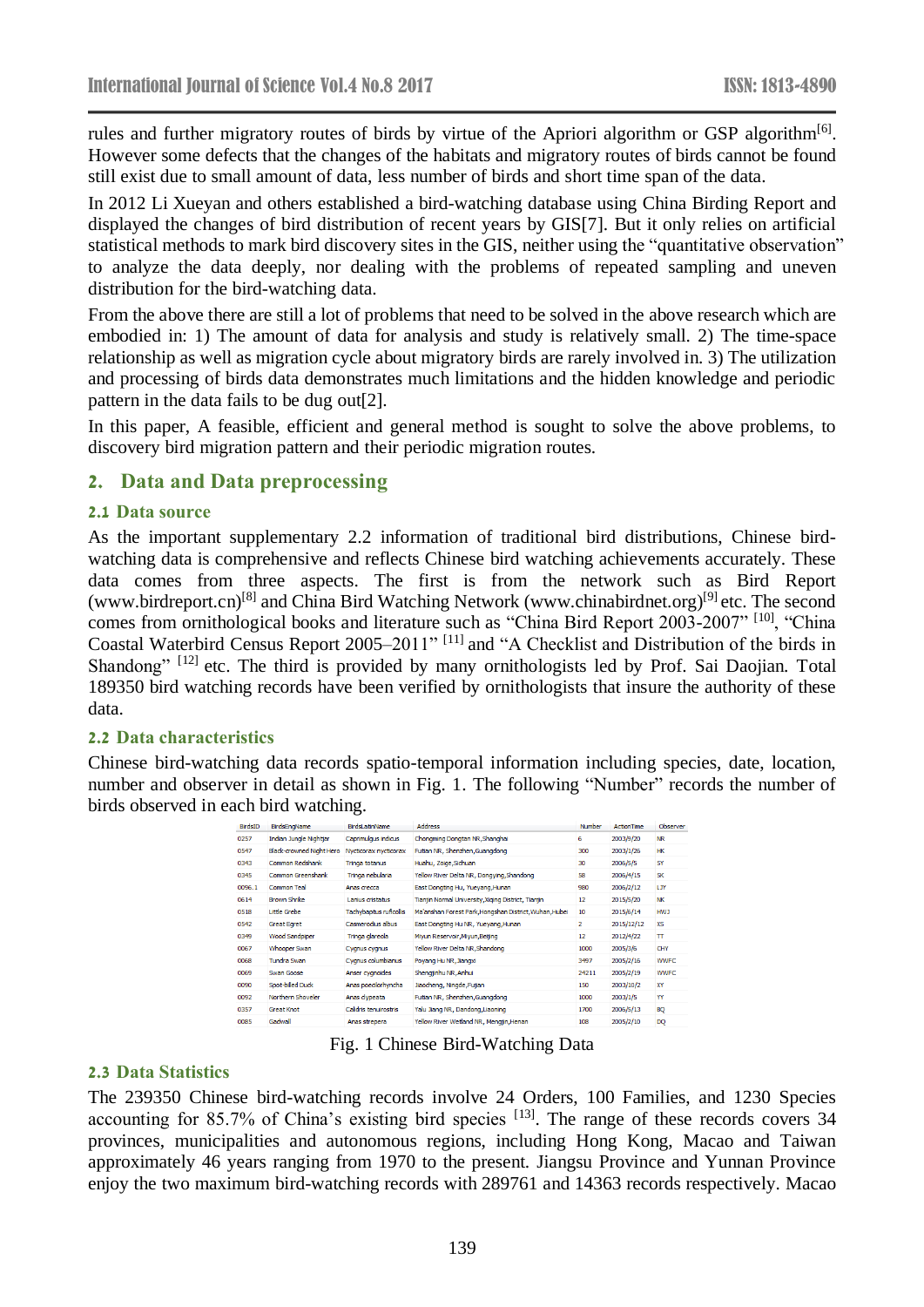has the fewest records, only 101, as shown in Fig. 2a. The distribution of bird-watching records in each province is showed in Fig. 2b.



a Columnar chart for the number of records. b National distribution map of bird-watching records. Fig. 2 The Number of Records of Each Province

The number of bird-watching records is more in the east than that in the west, and more in the south than that in the north. The proportions of bird-watching records also vary with years. 2015 enjoys the highest proportion of bird-watching records reaching 33.57%. Then is the 2014 and 2004 accounting for 10.52% and 10.49% respectively. The proportion of other years is less than 10%. The number of records from 2001 to 2016 accounts for more than half of the total. In Fig. 3



Fig. 3 The number of records of years (1970-2016)

Thus, it can be inferred that the bird watching records in China are distributed unevenly in species, space and time. There are many reasons for this situation. First bird watchers have an uneven geographical distribution. Second some species are highly concerned (such as Alcedo) and are easily observed (such as Passer montanus), which easily causes repeated sampling  $[7]$ . Third the enthusiasm of bird watchers is also an important factor. Some bird watchers can provide 50 records per year. However there are a considerable number of watchers who just provide less than 1 record per year. Fourth bird watching activities started relatively late in China and the number of activities and population of bird watching not experienced rapid growth until in recent years, which cause uneven distribution of the records in time.

Despite the above flaws, the advantages of bird-watching data are obvious such as substantial data, long-term span, and high accuracy. These advantages can provide great convenience for the analysis and mining of bird data.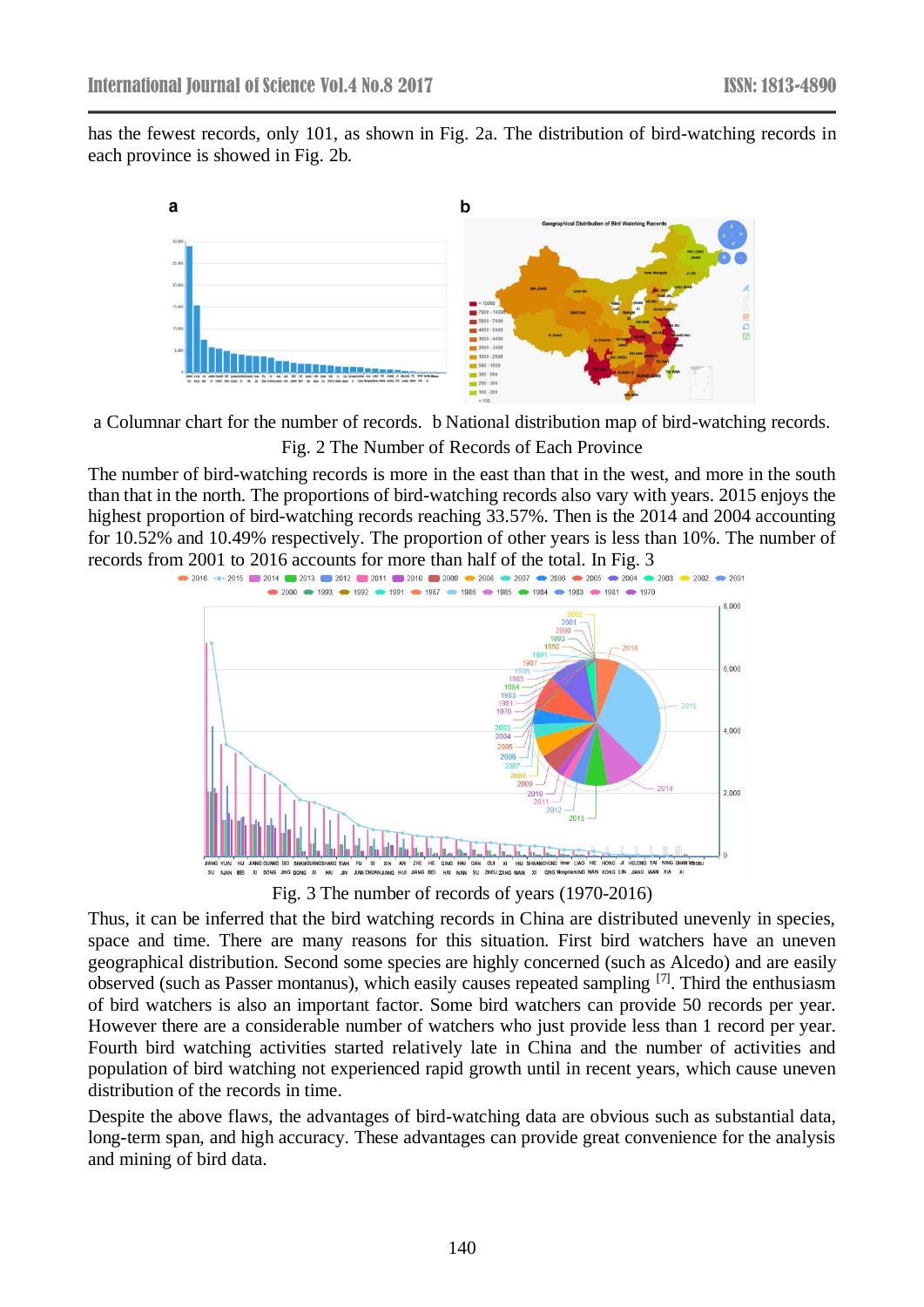# **2.4 Data processing**

Bird migration is a relatively long and complex process which reflects in spatial and temporal changes directly. In this paper Chinese bird-watching data is used as the data source to explore the law of change on time and space during the migration of birds. In order to explore the periodic patterns of migratory birds, three steps of data processing be taking:

1) The temporal and spatial distance of bird-watching data is calculated between the points to discover implicit duplicate data;

2) The special points instead of the duplicated bird-watching data are used to produce a standardized data set;

3) Standardized bird-watching data set is clustered by the density-based clustering algorithm to obtain the high density area of the migratory activity that is used as a habitat during the migration.

# **3. Algorithm**

# **3.1 Algorithm construction**

Migratory birds migrate periodically between their non-breeding and breeding grounds. Therefore there is a time correlation between migratory birds and their habitats. The temporal pattern of migratory birds hope to be found in each habitat. Then migration routes with the temporal pattern will be generated. Migratory bird ej is regarded as event ej.

First a habitat of dl (ej) is selected randomly and a continuous timeline is divided into discrete points using a certain time granularity. Second the timestamps of all points in dl (ej) will be preserved. These timestamps are treated as a time series of ej. Finally the time series of ej is dealt: 1) detecting possible periods; 2) identifying the validity of each possible period; 3) using the valid periods to generate the periodic patterns.

Definition Periodic pattern: Periodically recurring patterns of ej can be expressed as: Per\_Patternsl(ej) = <dl(ej), Tl(ej), Rep> where dl(ej)∈D(ej), l∈[1,L] and L is the number of habitats. Rep is the times of the periodical repetition. Tl(ej)=(lengthl, ta, tb, ej) where lengthl is the period length, ta is the starting time and tb is the ending time. Here, ta  $\leq$  tb and lengthl  $\geq$  0.

The basic steps of mining for periodic patterns are as follows:

Step1: Using the appropriate time granularity to divide the timeline. The continuous time is divided into discrete points;

Step2: Creating the HES (Habitats and Events Schedule): The timestamps of all points in dl (ej) will be preserved. These timestamps can be considered as the time series of ej;

Step3: Setting parameters. The length of the minimum period is Min\_length, the maximum period Max length. The values of Min length and Max length are set by the user. A period that needs to repeat itself at least a certain number of times is called min rep, a value set by the user. Count length is used to accumulate the counts for each period length and its initial value is 0. Rep is to accumulate the number of consecutive matches for a period length. The count of the time series of an event is Count\_Time.

Step4: Scanning the Habitats and Events Schedule for an event ej, creating a sliding window and comparing the duration between any two time instants (tα and tβ). Length=tα-tβ,  $\alpha \in [1,$ Count\_Time],  $\beta \in [\alpha+1,$ Count\_Time];

Step5: If Min  $length \leq length \leq Max\_length$ , then Count\_length = Count\_length +1; if not, a sliding window is created from  $\text{ta+1}$ ;

Step6: If Count length  $\geq$  min\_rep, then the length will be a possible period; possible periods: Pot length(ej) ={pot length1, pot length2,…,pot length $\lambda$ ,…,pot length $\gamma$  },  $\lambda \in [1,\gamma]$ ,  $\gamma$  is the number of the possible periods;

Step7: This process (Step4- Step6) won't be repeated until all possible periods of ej have been detected.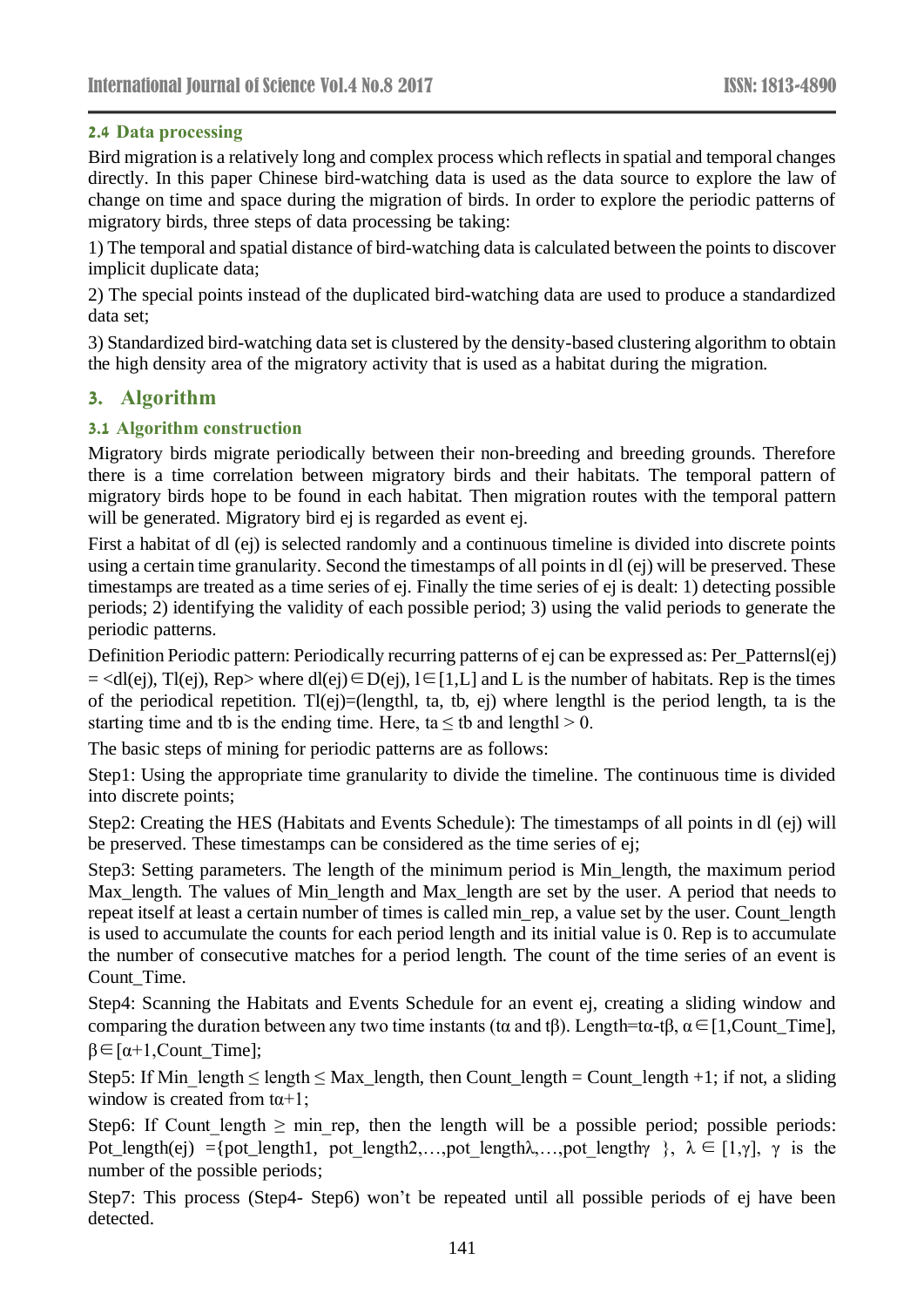Step8: Creating a PPS (Possible Period Schedule). In this table, Pot\_length is used to record all possible periods of ej, Time' $\in$ Time.

Step9: A Hash List is created. For each possible period pot length $\lambda(\lambda \in [1, \gamma])$  of an event ej in PPS the modulus mod = tα'% pot length $\lambda$ , ta'  $\in$  Time' is computed. A Hash List is built for pot length $\lambda$ .

Step10: If the remaining list satisfies the following two conditions: a. the mod\_rep length of the linked list is larger than that of the min\_rep; b. the values of the linked list are an arithmetic sequence and the common difference is pot\_length  $\lambda$ , then pot\_length  $\lambda$  is a valid period of the bird activity. The arithmetic sequence is a valid sequence. It must repeat the number of times Rep = mod\_rep-1. The starting value of the arithmetic sequence is the pot\_lengthλ and the last value is the ending time.

Step11: Output all valid periods and the periodic patterns of ej.

Example. Taking e1 as an example:

1) The HES is created to recognize possible periods from time series just as Table1 shows. Min length=2, Max length=7, min rep=2, Count Time =13. A sliding window is set in Fig.4 and PPS (in Table2) shows e1.

2) The possible period for e1 is pot length $\lambda$ =5 with min rep=3. A valid period is discovered by applying Hash List as shown in Fig.5 and Table 2. In this picture, {0, 1, 2, 3, 4} are the remainders when pot\_length $\lambda$  is divided by ta', ta'={2, 3, 7, 8, 13, 18, 20, 25}, ta'  $\in$ Time'. The remainder is 3, mod\_rep =4 > min\_rep and the common difference of the arithmetic sequence is 5. Hence the valid periodicity of e1 is 5, its time position is  $Time' = \{3, 8, 13, 18\}$  and Rep=3.

| Event $E$      | Habitats                    | Time                                                          |  |  |
|----------------|-----------------------------|---------------------------------------------------------------|--|--|
| e <sub>1</sub> | $d_l(e_l)$                  | 1, 2, 3, 4, 7, 8, 10, 11, 13, 18, 20, 22, 25                  |  |  |
|                |                             | $2 \leq$ length $\leq 7$                                      |  |  |
|                |                             |                                                               |  |  |
|                |                             | 13 12 11 10 9 8 7 6 5 4 3<br>$\overline{1}$<br>$\overline{2}$ |  |  |
|                |                             | 1 2 3 4 7 8 10 11 13 18 20 22 25                              |  |  |
|                |                             |                                                               |  |  |
|                |                             | τß<br>$L_{\alpha}$                                            |  |  |
|                | Fig.4 Sliding Window of HES |                                                               |  |  |

3) Generating the periodic patterns: Per\_Patternsl(e1) =  $\langle$ dl(e1), Tl(e1), 3>; Tl(e1)=(5, 3, 18, e1).

|  | Table 2. Possible Period Schedule |
|--|-----------------------------------|
|--|-----------------------------------|

| Event $E$      | Pot_length | Time'                                    |
|----------------|------------|------------------------------------------|
|                |            | 1, 2, 3, 4, 7, 8, 10, 11, 13, 18, 20, 22 |
|                |            | 1, 4, 7, 10, 13, 22, 25                  |
| e <sub>1</sub> |            | 3, 4, 7, 8, 18, 22                       |
|                |            | 2, 3, 7, 8, 13, 18, 20, 25               |
|                |            | 4, 10, 18, 22                            |



Fig. 5 Hash List of PPS (Pot\_length=5)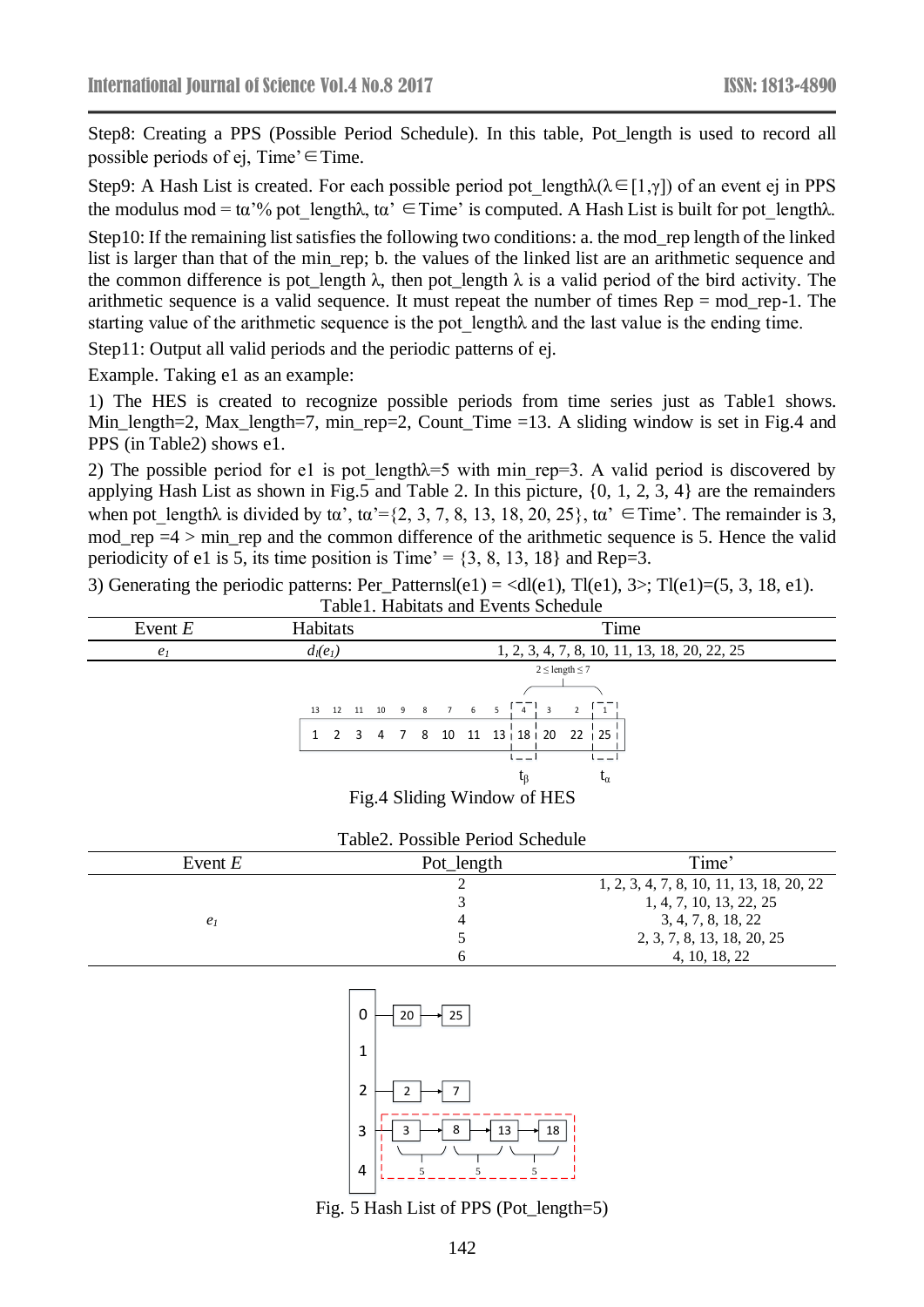#### **3.2 Time Complexity Of Algorithm**

In the mining of periodic patterns of migratory birds, the SMCA algorithm is improved. This algorithm only needs to scan the database once to find possible periods; the length of the database is n. Then, this algorithm needs to scan the PPS table  $\gamma$  times, where  $\gamma$  is the number of possible periods; In the worst case, there are n data to be scanned every time,  $\gamma \ll n$ . So, its time complexity is  $O(\gamma n+n)$  $<< O(n2)$ . This shows that improved SMCA algorithm can be completed in a relatively short time.

## **4. Experiment**

First the time series is divided according to a suitable time granularity (from 1970 to 2016). But years without bird-watching records are ignored. Then a 10-day time granularity is set. The timeline is divided into discrete time points as the unit of 10 days with a collection of years CY={2015, 2014, 2013, 2012, 2010, 2009, 2008, 2007, 2006, 2005, 2004, 2003, 2002, 2001, 2000, 1993, 1992, 1991, 1987, 1986, 1985, 1984, 1983, 1981, 1970} as in Table3.

| Time                  | Data Points    |
|-----------------------|----------------|
| 2015/12/31-2015/12/22 | T              |
| 2015/12/21-2015/12/12 | $\overline{2}$ |
| 2015/12/11-2015/12/02 | 3              |
| 2015/12/02-2015/11/23 | 4              |
| 2015/11/22-2015/11/13 | 5              |
| 2015/11/12-2015/11/03 | 6              |
|                       |                |
| 1970/02/25-1970/02/16 | 945            |
| 1970/02/15-1970/02/06 | 946            |
| 1970/02/05-1970/01/27 | 947            |
| 1970/01/26-1970/01/17 | 948            |
| 1970/01/16-1970/01/07 | 949            |
| 1970/01/06-1970/01/01 | 950            |

Table3. Time granularity mapping table

Second taking advantage of the conclusions of the second experiment the habitats for migratory birds are selected to mine periodic patterns.

With ej= Hirundo rustica d3 is set up as the habitats. Regional events schedule of positions (in Jiangsu Province) is set up for d3 (not considering the situation of individual bird) as is shown in Table4.

|--|

| Event $F$ | <b>Habitats</b> | Time(Data Points)                                                                              |  |  |
|-----------|-----------------|------------------------------------------------------------------------------------------------|--|--|
| Hirundo   | $a_{\beta}$     | 9, 10, 11, 12, 13, 14, 15, 16, 25, 26, 27, 28, 42, 43, 44, 45, 46, 47, 48, 49, 50, 51, 60, 61, |  |  |
| rustica   |                 | 62, 63, 64, 67, 78, 80, 81, 82, 84, 85, 86, 87, 88, 89, 90, 94, 96, 97, 98, 99, 100, 119       |  |  |

Setting Min\_length = 10, Max\_length = 108 and min\_rep = 4 Hash List is applied to discover valid periodicities for d3 in Fig. 15c. The valid periodicity is {36, 72}. Its periodic pattern is:

Per\_Patterns3(Hirundo rustica)=< d3,T3,23>, T3(Hirundo rustica)=(36, 906, 29);

Per\_Patterns3(Hirundo rustica)=< d3,T3,21>, T3(Hirundo rustica)=(36, 892, 9);

Per\_Patterns3(Hirundo rustica)=< d3,T3,7>, T3(Hirundo rustica)=(72, 673, 169);

The conclusion is formulated after outputting the periodic pattern that:

In d3 (in Jiangsu Province) Hirundo rustica usually arrives in mid-March (occasionally in late February) and leaves in early October each year.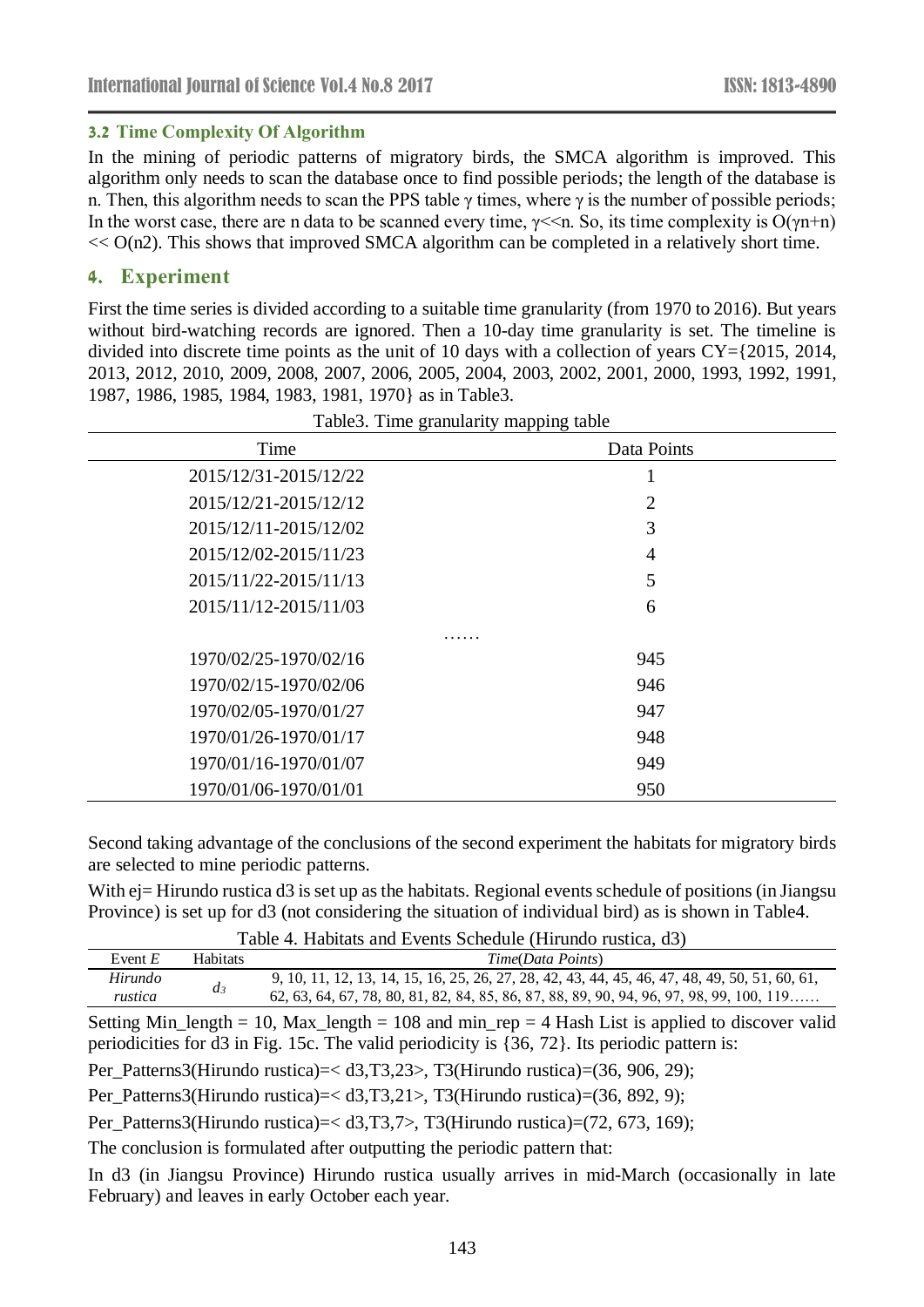All of the periodic patterns are calculated for D (Hirundo rustica) and its migratory route is then generated as shown in Fig. 6.



Fig. 6 Migration route (Hirundo rustica).

#### a Migration from South to North. b Migration from North to South.

For ej= Egretta garzetta Habitats and Events Schedule for d4 (in Shanghai) are set up in the Fig.16c (not considering the situation of individual birds) as shown in Table5.

Table 5. Habitats and Events Schedule (Egretta garzetta, d4)

| Event $E$           | <b>Habitats</b> | Time(Data Points)                                                                                                                                                                                      |
|---------------------|-----------------|--------------------------------------------------------------------------------------------------------------------------------------------------------------------------------------------------------|
| Egretta<br>garzetta | a <sub>4</sub>  | 7, 8, 9, 10, 11, 12, 13, 14, 15, 24, 26, 27, 28, 44, 45, 46, 47, 48, 49, 50, 51, 61, 62, 63, 64,<br>67, 78, 82, 84, 85, 86, 87, 88, 89, 94, 95, 96, 97, 98, 99, 100, 101, 102, 113, 114, 115,<br>$116$ |

Setting Min\_length = 10, Max\_length = 108 and min\_rep = 4 Hash List is applied to discover valid periodicities for d4 in Fig. 16c. The valid periodicity is {37, 70, 107}. Its periodic pattern is:

Per\_Patterns4 (Egretta garzetta)=< d4,T4,22>, T4 (Egretta garzetta)=(37, 873, 33);

Per\_Patterns4 (Egretta garzetta)=< d4,T4,21>, T4 (Egretta garzetta)=(37, 812, 7);

Per\_Patterns4 (Egretta garzetta)=< d4,T4,9>, T4 (Egretta garzetta)=(70, 736, 105);

Per\_Patterns4 (Egretta garzetta)=< d4,T4,4>, T4 (Egretta garzetta)=(107, 665, 220);

After outputting the periodic pattern, it is concluded that:

In d4 (in Shanghai) Egretta garzetta usually arrives at the end of March and leaves in late October. There is also a situation in which they may arrive in April and leave at the end of November or early December.

All of the periodic patterns are calculated for D (Egretta garzetta) and its migratory route is then generated as shown in Fig. 7.



Fig.7 Migration route (Egretta garzetta) a Migration from South to North b Migration from North to South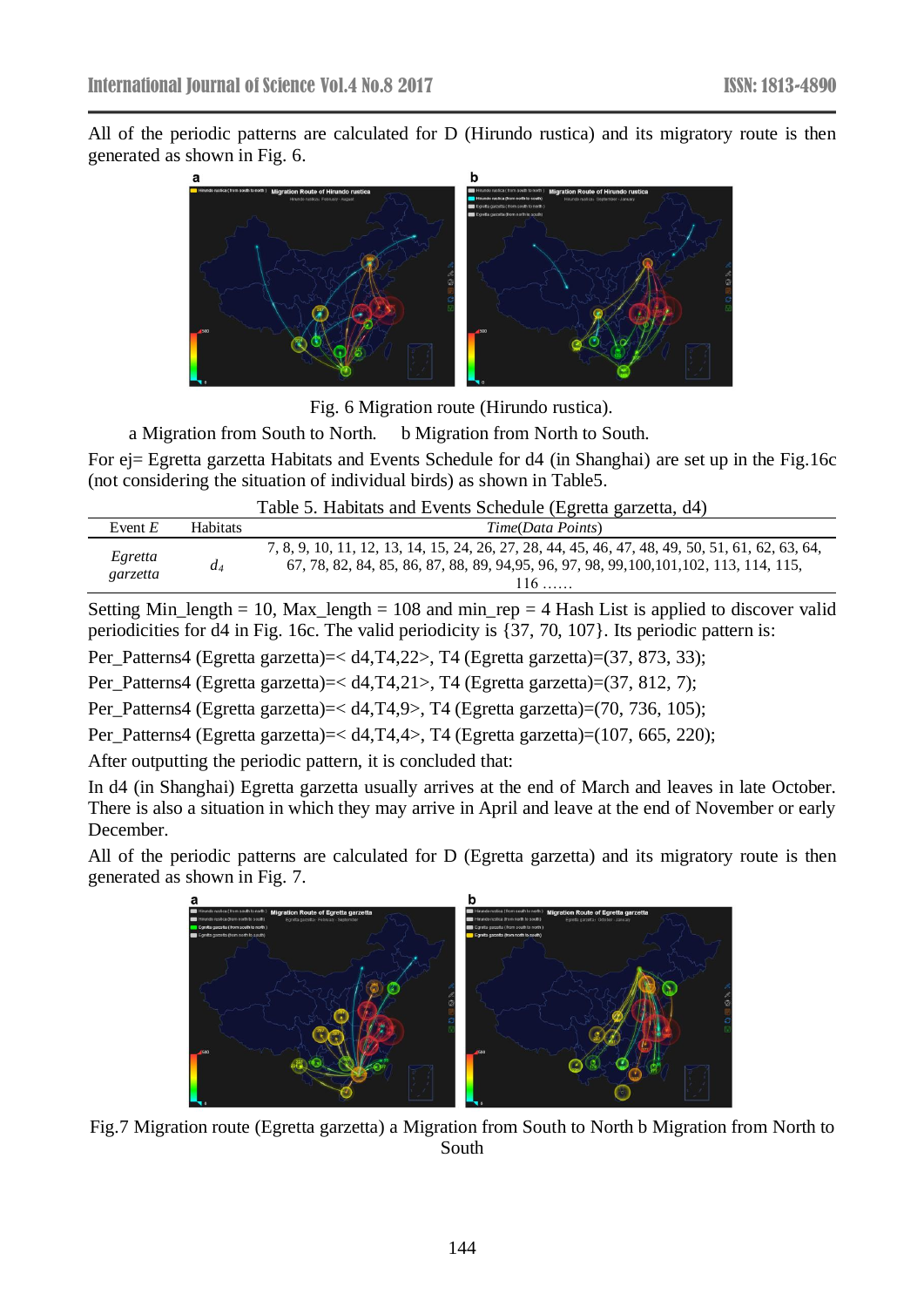# **5. Conclusion**

In this paper,the method of data mining is used to analyze bird migration, and further to find its periodical patter which predicts the migration routes. Taking Hirundo rustica and Egretta garzetta as examples, maps and GIS demonstrate the feasibility of the algorithm. The migration routes and habitats of the birds derived by this work are compared with that of the authoritative ornithological literature which shows more accurate and real results and verifies the accuracy of the algorithm.

#### **5.1 Social ang scientific value**

In Experiment, it not only calculates the times at which migratory birds reach all regions but also finds the migratory routes across the country. The correspondence between time and space of bird migration can be shown visually from the results. Furthermore these isolated habitats of migratory birds are connected by time series, which makes the migration route clearer. This study is of practical significance: it is reported that various highly pathogenic avian influenza has broken out in wild birds since  $2005^{[14]}$ . The migrations of wild birds have spread the virus to different countries and regions, which poses serious challenges to avian influenza prevention and control [15]. The results can be used to predict the spreading route of the epidemic caused by migratory birds which can provide theoretical support for epidemic prevention and control. Further this study could assist airports to avoid flying in the peak of bird migrations in order to reduce or avoid the occurrences of bird strikes. Finally the study may provide a better guidance for bird watching activities.

### **5.2 Limitations and shortcomings**

1) Bird-watching data cannot track individual bird. Therefore it is not enough to just rely on birdwatching data itself to verify the accuracy of the results. 2) There are spatial and temporal discontinuities in bird-watching data. Hence it is difficult to solely rely on such data to analyze changes of bird migration over the years. Moreover this may insert a negative impact on the predicted results of bird migration. 3) The effects of other factors on bird migration such as climate, the environment and human activities, have not been considered. 4) The uneven distribution of sampling still exists which prevents deeper data analysis and mining activities.

#### **5.3 Future directions**

First bird-watching data will be collected continuously. Additional migratory bird data such as satellite-tracking data and bird-banding data will be gradually introduced to supplement further mining and analyses. Second meteorological data will be added to our study. The authors will further study the effects of climate and environment on bird migration.

# **Acnowledgements**

This work was supported by National Natural Science Foundation of China (Nos. 70771094 and 71490722), China Postdoctoral Science Foundation (No. 2016M592697), and Key Science and Technology Project of Shandong Province in China (No. 2014GGH201022).

# **References**

- [1] Bock WJ. Presidential Address: Three Centuries of International Ornithology. Acta Zoologica Sinica. 2004, 50(6): 880-912
- [2] Wang Y, Zhang ZW, Zheng GM, Li JQ, Xu JL, Ma ZJ. Ornithological Research: Review of the Past Twenty Years and Future Perspectives in China. Biodiversity Science. 2012, 20: 119-137
- [3] Ma ZJ. The Research Methods and Study Advances of Bird Migration. Bulletin of Biology. 2009, 44:5-9
- [4] Bousquet O, Luxburg UV, R äsch G. Advanced Lectures on Machine Learning. Springer-Verlag, 2003.
- [5] Shimazaki H, Tamura M, Higuchi H. Migration Routes and Important Stopover Sites of Endangered Oriental White Storks (Ciconia boyciana) as Revealed by Satellite Tracking. Revista Enfermer á Del Trabajo. 2004, 3:39-43